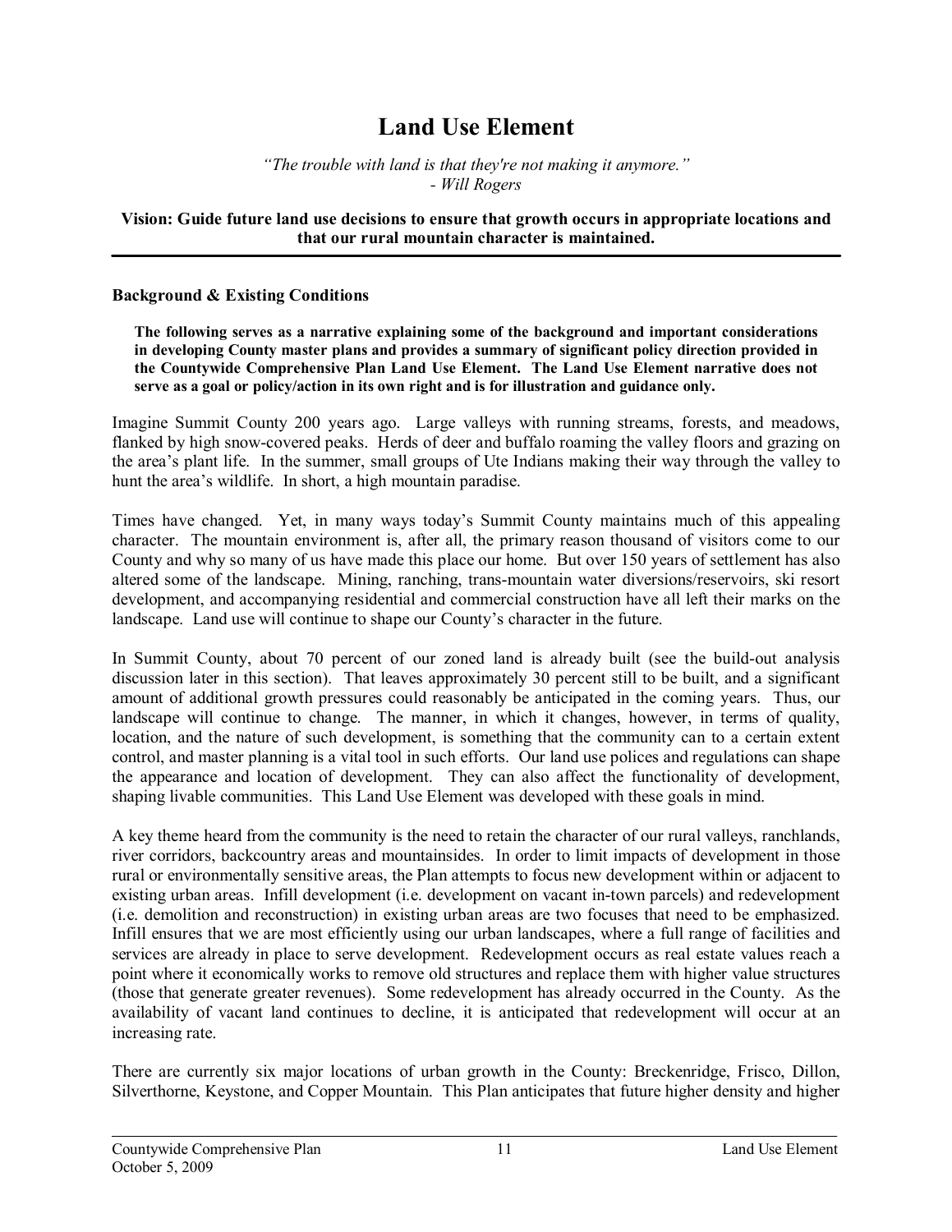intensity development will continue to be focused in these locations.

Because of the County's limited land supply in relation to build-out, there are concerns that some uses may not be adequately accommodated in the County. Examples of such uses are affordable workforce housing and possibly some types of light industrial uses (e.g., equipment storage areas). Although the Plan in itself does not resolve these potential deficiencies, it does set up mechanisms to initiate intergovernmental discussions for the purpose of ensuring that land uses required by the community are adequately accommodated.

# Land Use Authority (Density and Zoning)

The Countywide Comprehensive Plan (serving as an advisory guidance document) does not mandate a strict or direct application of zoning standards (i.e. solely units per acre) to land area to determine density. Therefore the Countywide Comprehensive Plan does not mandate that maximum zoned density limits be preserved or maintained. The zoned density sets the initial ceiling for the theoretical maximum allowable density on any parcel in light of parcel size and zoning.

A wide array of considerations under federal, state, and local law allow or enable the County to impose more restrictive development standards or otherwise create a higher degree of restriction on the development of property including the density related thereto. It is expressly intended that the application of master plan provisions during subdivision review, as well as subdivision regulations, development standards and other provisions in the Land Use and Development Code ("Development Code"), may limit and affect the type and density of land uses that may be located on the property below the maximum density set by zoning.

It is important to recognize the concept that maximum density, as identified in the zoning code, may not be able to be achieved in consideration of certain master plan goals and policies, development standards or other provisions in the Development Code. The following are examples or instances where maximum density, as identified in the zoning code, might not be achieved:

- · Application of development standards such as: setbacks, parking, snow storage, maximum impervious coverage, and height restrictions or requirements.
- · Development constraints exist on the property that cannot effectively be mitigated (i.e. presence of steep slopes, high quality wetlands or sensitive wildlife species).
- Easements or encumbrances exist on the property (e.g., utility easement or rights-of-way).
- Inability to provide adequate infrastructure and services (i.e. water rights, access, level of service of collector roads, emergency services or sewer capacity to serve the property).

Accordingly, the County's master plans go well beyond the simple linear or direct contemplation of density afforded by zoning and establish goals and policies that attempt to shape the actual physical development of the community, basin or subbasin. Thus, master plans may have the effect of limiting the potential development or theoretical maximum density allowed by zoning on the property. In this regard, this Plan looks and defers to the basin and subbasin plans to determine the proper considerations that affect that particular basin that may have a significant impact on the manner in which development and density are determined in such basin, regardless of the maximum zoned density. In essence, in considering and weighing overall impacts to the community, basin or subbasin master plans might impose more restrictive density conditions than the theoretical maximum that may be achieved in any given zoning district or any geographic basin. The Plan, in light of its purpose as a general, umbrella document, refrains from such specific density considerations.

Land use is an issue that the County cannot deal with in isolation. Land use decisions on National Forest System lands and within town limits can have a direct impact on County land use and vice versa. Impacts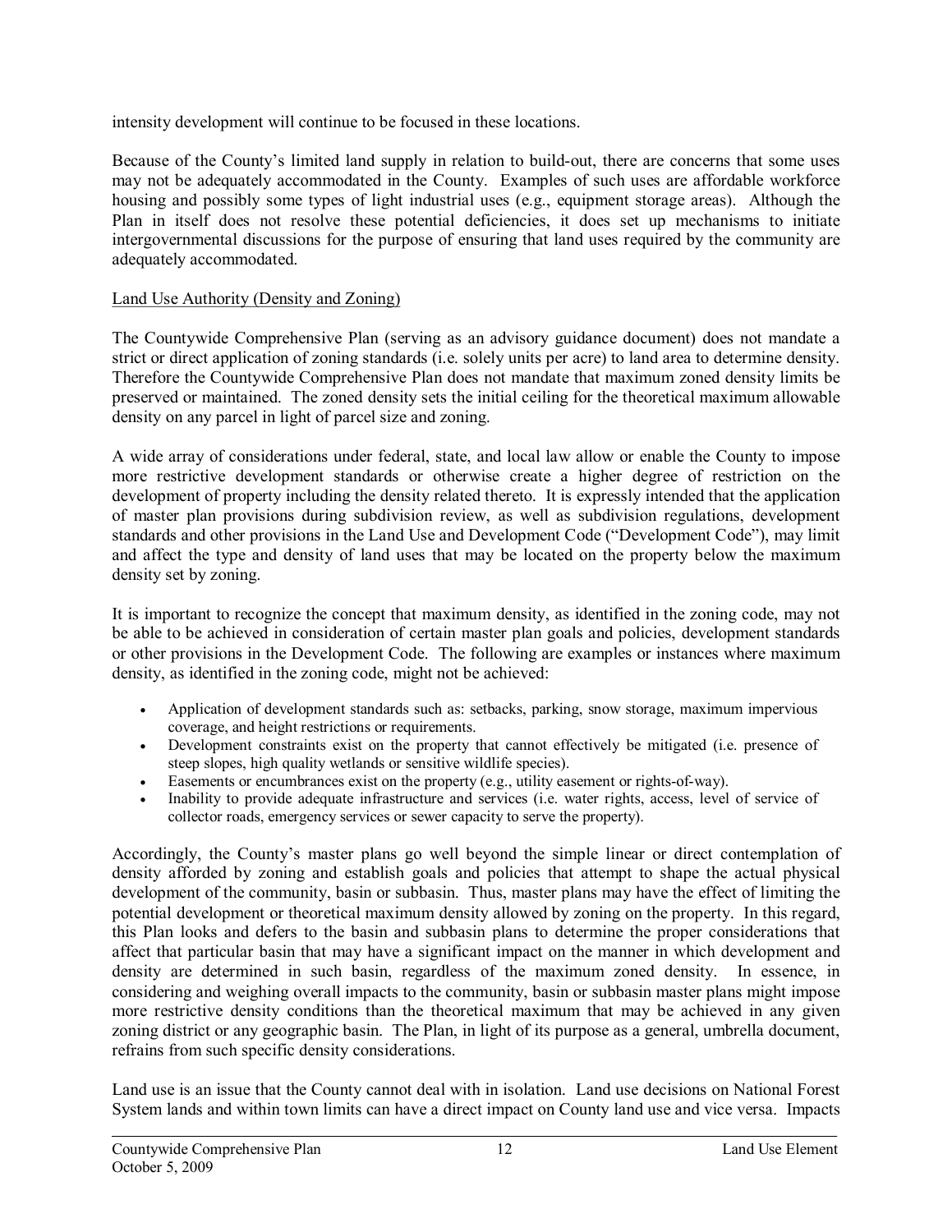can include increased traffic, more demands for public infrastructure such as sewer and water service, wildlife habitat fragmentation, and disruption of wilderness resources. In order to avoid these impacts this Plan encourages cooperative planning with the towns and the U.S. Forest Service to minimize land use conflicts and to promote a coordinated approach to land use planning throughout the County.

# Transferable Development Rights ("TDRs")

TDRs are a program or planning tool that has been used successfully by many jurisdictions as a means of redirecting growth and development to protect valued resources. Examples of resources that can potentially be protected through a TDR program include: farmland, ranches, rural backcountry areas, view corridors, hillsides, community separation and open space buffers, and environmentally sensitive areas. TDRs provide a mechanism to help preserve these types of resources by providing an incentive for landowners who might otherwise develop their properties to seek compensation through the program, or seek to develop in more appropriate locations.

The County has made extensive use of TDRs and has adopted a separate TDR program foreach planning basin. The Snake River, Ten Mile and Upper Blue basins TDR programs are markedly similar and focus on protecting backcountry resources. The Lower Blue Basin TDR program focuses on protecting rural areas/preservation of ranchlands. Overall, the County's TDR programs provides a vehicle where the rights to develop in a rural "sending area" (i.e. primarily backcountry properties) can be transferred to an urban "receiving area", an area that can more appropriately accommodate the development. As part of the Countywide TDR Program Regulations "Official Transfer of Development Rights Sending and Receiving Areas Maps" for each of the four basins have been adopted and codified. The maps were codified as part of developing respective basin TDR regulations and designate neutral, receiving, sending and optional areas.

As of October 2009, a total of 1,501 acres have been protected in the County and all four basins through the utilization of TDRs:

- · The Snake River Basin has had a TDR program in place since 1998, and has had nine (9) separate TDR transactions protecting approximately 300 acres.
- · Since it was initiated in 2000 the Upper Blue TDR Program has protected approximately 988 acres in the Upper Blue Basin.
- The Ten Mile Basin TDR regulations were adopted in July 2006 and have protected 193 acres.
- The Lower Blue Basin TDR regulations were adopted in September 2007, and the basin has had one (1) transaction protecting 20 acres.

The County is optimistic about continued growth, success and more coordinated approach to utilization of TDRs in the future.

TDRs were originally envisioned for use in conjunction with rezoning or upzoning applications, and as such remain a mandatory requirement to in an upzoning approval. However, in August 2008, the Development Code was amended to expressly allow the use of TDRs in "other" types of development applications or for additional uses (e.g., subdivision or conditional use permits) outside of rezonings/upzonings. The concept of using TDRs was broadened to expressly allow such use to mitigate other issues that may arise in various development review applications, including subdivisions. Essentially, TDRs have evolved and are a tool that can be used as an effective means to offset impacts in a variety of land use processes or for various purposes if the circumstances of a particular application warrant.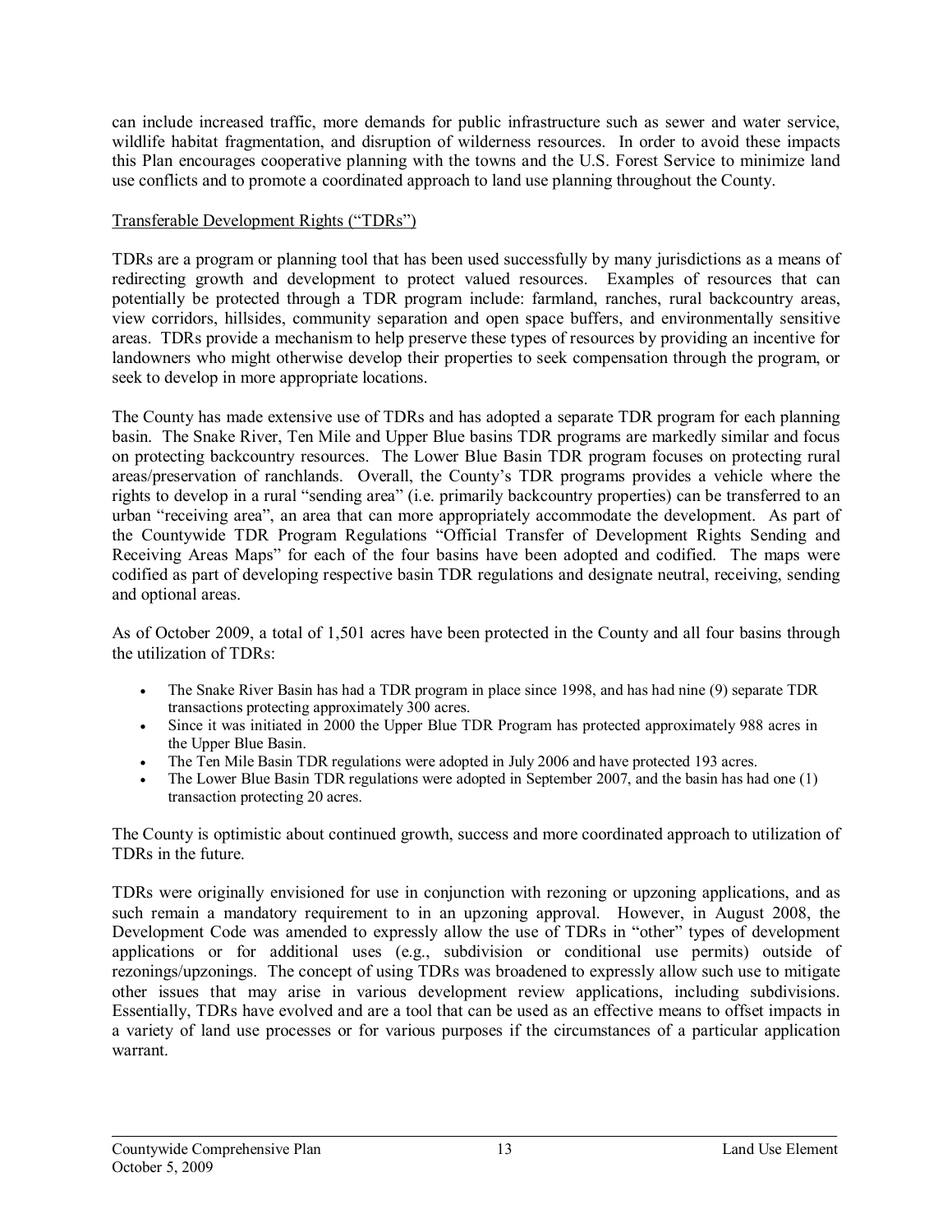# Extractive Natural Resources

Extractive natural resource uses, such as mining, are often viewed by the general public as an issue because of noise, dust, truck traffic, etc., associated with the activities. Despite these potential impacts, some of these activities are essential to the continued economic health of the County. For example, gravel pits and often-associated concrete/asphalt batch plants provide needed materials to build roads and to construct buildings. The economies of such types of uses require relatively close proximity between the source material and the market (i.e. construction location). This element recognizes that some level of extractive natural resource uses will need to continue in order to sustain the well being of the County. At the same time, such uses should be undertaken only when care is taken to protect the environment and the character of our neighborhoods.

# Build-Out Analysis

How much development has occurred in Summit County? How much development remains to be built? These are the questions that an analysis of build-out attempts to answer. The summary of the build-out analysis below is broken out into two categories: "absolute" build-out and "realistic" build-out.

**Absolute Build-Out:** Absolute build-out represents an evaluation of the existing zoning on every parcel of private land in unincorporated portions of the County and determines the maximum or theoretical potential residential development allowed by that zoning. By subtracting the number of existing units built, it has been determined approximately what remains to be built. This is referred to as absolute buildout, because it represents the absolute, theoretical or ultimate build-out potential that is permitted by existing zoning.

**Realistic Build-Out:** Realistic build-out represents a more likely picture of the build-out that may occur in the County. Realistic build-out accounts for the fact that it is unlikely absolute build-out, as described above, will be realized or achieved (i.e. the maximum number of units allowed per the zoning will not be built). Thus realistic build-out in the County is less than absolute build-out. Realistic build-out factors in constraints that could preclude realization of the full development potential allowed under the existing zoning code. The factors that need to be considered and contribute to this assumption include, but are not limited to the following:

- On-site and off-site constraints to remaining development (e.g., backcountry parcels that are not readily accessible, parcels that are constrained by wetlands and steep slopes or lack water rights).
- · Application of development standards such as: setbacks, parking, snow storage, maximum impervious coverage, and height restrictions or requirements.
- Private property owners electing not to develop their property to its full potential or electing to keep large tracts of land intact because of a desire to maintain a large undisturbed land area.
- Development of some properties may be restricted by conservation easements in the future.
- Private properties acquired for open space preservation (e.g., open space tax dollars or voter approved funding mechanisms to purchase properties to protect open space).

**Commercial Build-Out:** Commercial build-out for the County has not been included in the build-out analysis below. Overall, there is not a significant amount of commercially zoned land within the unincorporated areas of the County, as most commercial activity is located within the incorporated towns. Furthermore, commercial build-out is somewhat difficult to estimate, as permitted commercial development varies based on a ratio of floor area to land area. Nevertheless, as of June 2009, it is estimated that commercial build-out in unincorporated portions of the County is approximately  $62\%$ . Generally, there is a significant amount of property zoned for commercial uses that could still be developed.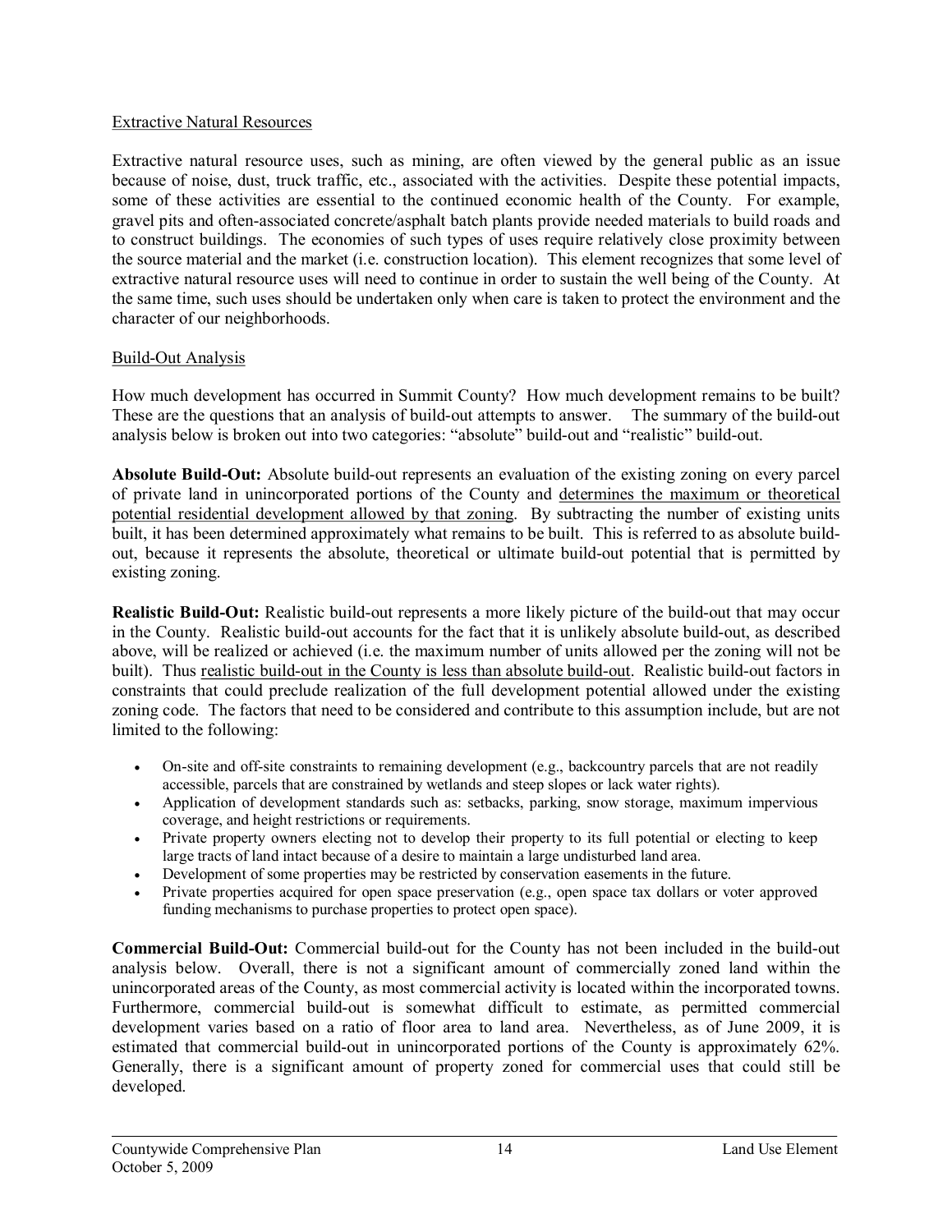| Table 1. Residential Build-Out Analysis of Properties in Summit County, Colorado |                    |             |                           |                           |             |                           |             |  |
|----------------------------------------------------------------------------------|--------------------|-------------|---------------------------|---------------------------|-------------|---------------------------|-------------|--|
| Updated as of July 1, 2009                                                       |                    |             |                           |                           |             |                           |             |  |
|                                                                                  |                    |             | Additional                |                           |             |                           |             |  |
|                                                                                  | <b>Total Units</b> | Remaining   | Subdivision               | Absolute                  |             | Realistic                 |             |  |
|                                                                                  | Built to           | Units to be | Potential                 | Build-Out                 | Absolute    | Build-Out                 | Realistic   |  |
|                                                                                  | Date               | Built $1$   | $(In$ Units) <sup>2</sup> | $(In$ Units) <sup>3</sup> | Build-Out % | $(In$ Units) <sup>4</sup> | Build-Out % |  |
| <b>Lower Blue Basin</b>                                                          |                    |             |                           |                           |             |                           |             |  |
| Unincorporated Area                                                              | 3,542              | 1,878       | 1,012                     | 6,432                     | 55.1%       | 4,933                     | 71.8%       |  |
| Town of Silverthorne                                                             | 1,813              | 1,131       |                           | 2,944                     | 61.6%       | 2,648                     | 68.5%       |  |
| <b>Total</b>                                                                     | 5,355              | 3,009       | 1,012                     | 9,376                     | 57.1%       | 7,581                     | 70.6%       |  |
| <b>Snake River Basin</b>                                                         |                    |             |                           |                           |             |                           |             |  |
| Unincorporated Area                                                              | 6,041              | 2,223       | 73                        | 8,334                     | 72.5%       | 8,334                     | 72.5%       |  |
| Town of Dillon                                                                   | 1,244              | 23          | 488                       | 1,755                     | 70.9%       | 1,755                     | 70.9%       |  |
| Town of Montezuma                                                                | $\overline{45}$    | 36          | $\Omega$                  | 81                        | 55.6%       | 81                        | 55.6%       |  |
| <b>Total</b>                                                                     | 7,330              | 2,282       | 561                       | 10,170                    | 72.07%      | 10,170                    | 72.1%       |  |
| <b>Ten Mile Basin</b>                                                            |                    |             |                           |                           |             |                           |             |  |
| Unincorporated Area                                                              | 1,921              | 624         | 104                       | 2,649                     | 72.5%       | 2,527                     | 76.0%       |  |
| Town of Frisco                                                                   | 2,982              | 354         |                           | 3,336                     | 89.4%       | 3,336                     | 89.4%       |  |
| <b>Total</b>                                                                     | 4,903              | 978         | 104                       | 5,985                     | 81.92%      | 5,863                     | 83.6%       |  |
| <b>Upper Blue Basin</b>                                                          |                    |             |                           |                           |             |                           |             |  |
| Unincorporated Area                                                              | 3,428              | 1,528       | 912                       | 5,868                     | 58.4%       | 4,885                     | 70.2%       |  |
| Town of Blue River                                                               | 660                | 178         | $\theta$                  | 838                       | 78.8%       | 838                       | 78.8%       |  |
| Town of Breckenridge                                                             | 6,455              | 2,091       | $\Omega$                  | 8,546                     | 75.5%       | 8,321                     | 77.6%       |  |
| <b>Total</b>                                                                     | 10,543             | 3,797       | 912                       | 15,252                    | 69.1%       | 14,044                    | 75.1%       |  |
| <b>Countywide Totals</b>                                                         |                    |             |                           |                           |             |                           |             |  |
| <b>Unincorporated Areas</b>                                                      | 14,932             | 6,253       | 2,101                     | 23,283                    | 64.13%      | 20,679                    | 72.2%       |  |
| <b>Incorporated Areas</b>                                                        | 13,199             | 3,813       | 488                       | 17,500                    | 75.42%      | 16,979                    | 77.8%       |  |
| <b>Total</b>                                                                     | 28,131             | 10,066      | 2,589                     | 40,783                    | 69.0%       | 37,658                    | 74.7%       |  |

<sup>1</sup> "Remaining Units to be Built" includes vacant single family residential lots or multi-family units, which are permitted by zoning, but not yet built.

<sup>2</sup> "Additional Subdivision Potential in Units" refers to additional units that could be created by further subdivision

under existing zoning classifications.<br><sup>3</sup> "Absolute Build-Out" is the sum of total units built to date, remaining units to be built, and additional units that could be created through subdivision.

Affordable workforce housing and accessory apartments are likely to be constructed in the upcoming years and subsequently would impact "Realistic Build-Out". However, the Realistic Build-Out does not account for affordable workforce housing or accessory apartments that could be constructed in the future. A goal contained in the Housing Element is to increase the stock of affordable workforce housing throughout the County by at least 2,500 units, and accessory apartments by at least 100 units.

**Summary of County Residential Build-Out:** As displayed in the summary of the residential build-out analysis, as of July 2009, approximately 28,131 units of the 40,783 allowed per zoning have been built in the County. This represents an "absolute" residential build-out of 69% (including both the unincorporated areas and the incorporated towns). County Planning Staff estimates that the "realistic" build-out for the County is approximately 37,658 units, which means that according to realistic build-out the County is approximately 75% built-out (including both the unincorporated areas and the incorporated towns).

A number of observations can be made from the build-out analysis. In general, the data indicates that the incorporated towns are more built-out than the unincorporated portions of the County. Among the incorporated towns, the Town of Frisco is the most built-out at approximately 89%, followed by the towns of Blue River and Breckenridge, which are respectively approximately 79% and 76% built-out.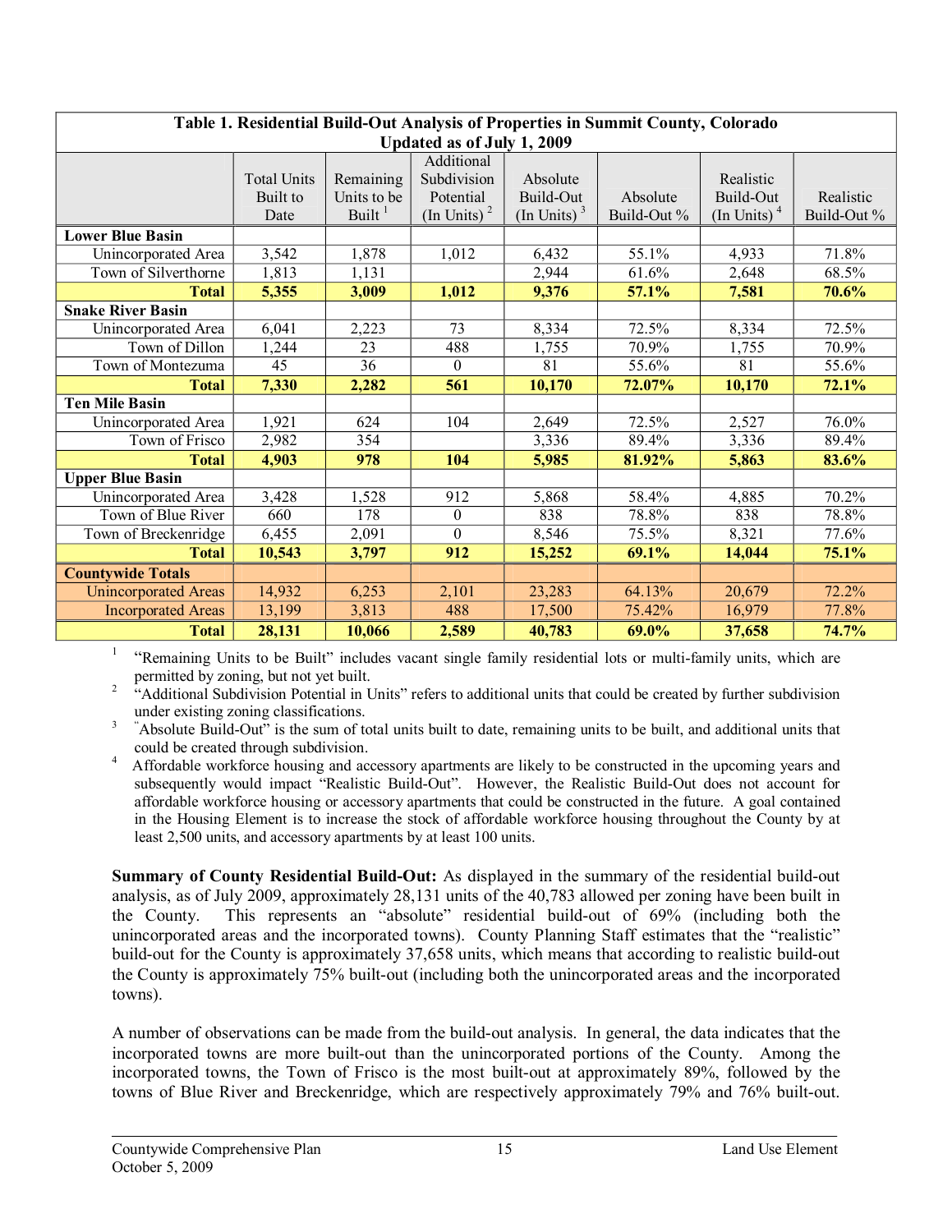When looking at the respective planning basins (including both unincorporated areas and incorporated towns), in the context of "absolute" build-out, the Ten Mile Basin is the most built-out of the four basins, with an absolute build-out of approximately 82%, followed by the Snake River Basin, which is approximately  $72\%$  built-out. In terms of realistic build-out, all basins are roughly  $70 - 80\%$  built-out.

Interestingly, the build-out analysis also reveals that there are significantly more residential units built in the Upper Blue Basin than any other basin (including both unincorporated areas and incorporated towns). There are approximately 10,543 units built in the Upper Blue Basin, which is more than twice the number of units built in the Lower Blue or Ten Mile basins, and over 3,000 units more than exist in the Snake River Basin. Furthermore, the Upper Blue Basin also has the most remaining development potential among the four basins, with an "absolute" build-out potential of approximately 15,250 residential units (nearly 40% of the units permitted within the entire County).

There are approximately 14,932 units built in unincorporated portions of the County, of which approximately 9,030 (61%) of those are multifamily units. Additionally, the County build-out analysis indicates there are approximately 6,253 units remaining to be built on unincorporated lands, of which approximately 2,700 units (43%) have the potential to be multifamily. Therefore, nearly half of the remaining units to be built in unincorporated portions of the County are permitted for multifamily.

An analysis of growth rates from 2003-2008 reveals that, on average, the number of residential housing units built in the County has increased approximately 1.4% per year, with an average of 380 new housing units constructed each year. At the same rate of growth, there would be approximately 28,794 residential units in the County by the year 2010, 32,594 units by 2020, and 36,394 units by 2030. These represent respective relative build-out percentages of  $77\%$  in 2010,  $87\%$  in 2020, and 97% in 2030.

In summary, it is difficult to project when realistic build-out in the County will be achieved (as invariably it is influenced by a wide-range of factors). In the last couple years, development activity throughout the County has slowed down. This slowdown has been largely tied to an overall nationwide economic downturn. If these trends continue or overall the economy stays stagnant, the timeframe until realistic build-out is reached will be prolonged. However, even under a slower growth scenario it is very likely that build-out could be reached within the next 20 years. With that said, there are some factors that may act to increase build-out in the County. These factors include potential annexations and upzonings by towns of lands that are currently unincorporated or affordable workforce housing projects.

# Density Considerations

Unlimited growth in the County could have unacceptable impacts on its character. The build-out analysis indicates that more growth will occur in the County based on existing zoning. In addition, other factors (i.e. retirees permanently occupying second homes) may act to further increase the County's population. Collectively, these factors would have the potential to dramatically alter the character of the County, increasing traffic congestion, over-extending our ability to provide public infrastructure and services, and generally detracting from the rural small-town atmosphere many areas of the County still possess.

This Land Use Element includes several policies aimed at managing growth to acceptable levels, consistent with maintaining the County's character and sustaining our resources. One such policy is directed at the issue of creating new density in the County. This policy direction on new density does not alter the existing or underlying zoning, but is primarily focused toward upzonings/rezonings. This policy is intended to curtail rezonings that would increase the amount of density allowed by today's zoning unless the impacts of such upzonings are addressed and properly offset. One exception to such a restriction on rezonings is when TDRs are provided and used, as a TDR typically does not increase density, but instead allows density to be moved from one location to another. Other exceptions for new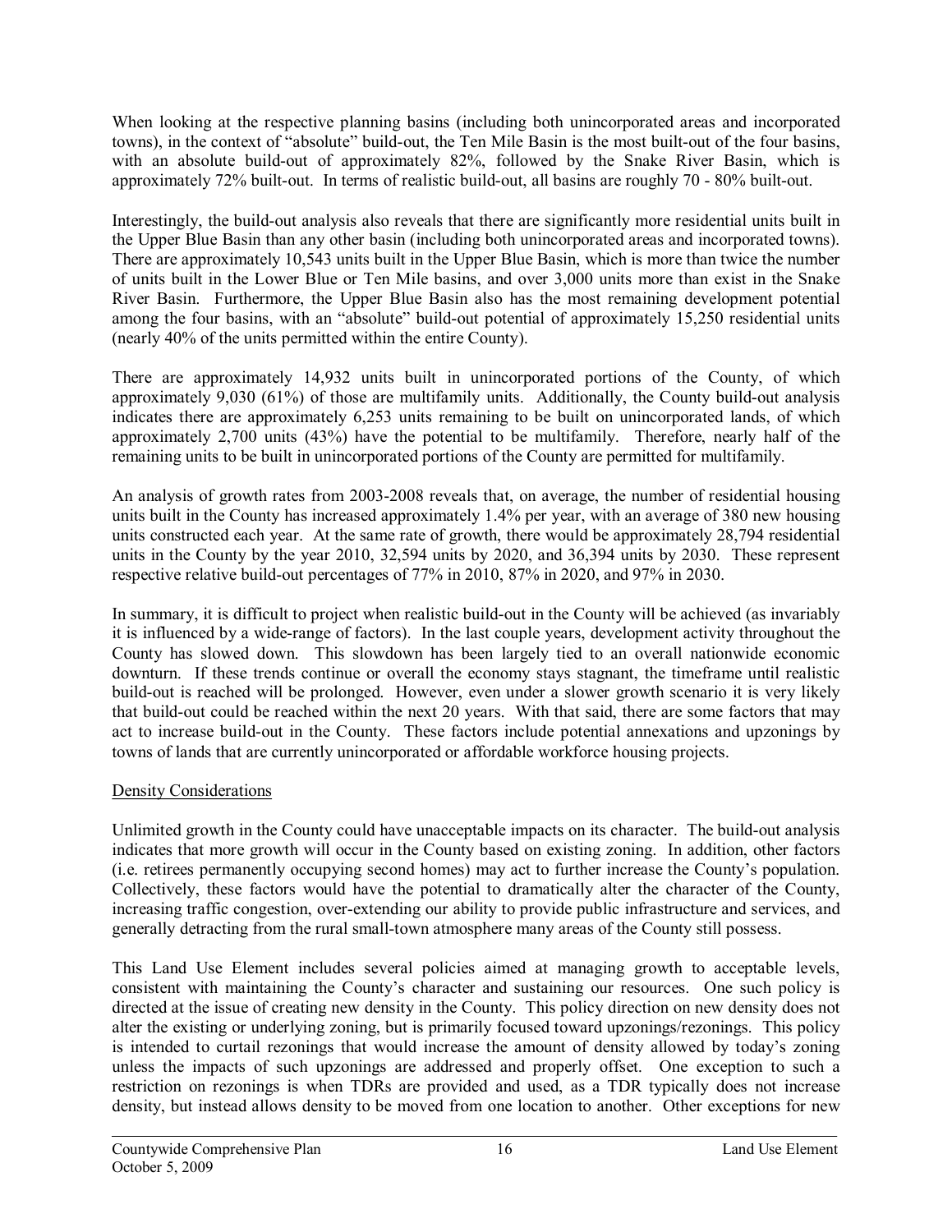density are provided for: deedrestricted affordable workforce housing projects, community facilities and institutional uses, and other possible programs or situations where public benefits are associated with the application.

It is also recognized that the County needs to retain the ability to enact certain programs that promote development practices consistent with important goals and policies of the Plan, and that some of these programs may include some type of density bonus as an incentive for landowners to participate. An existing example of such programs is the Rural Land Use Subdivision regulations, which provide a density bonus for projects in rural areas that cluster and sensitively locate development sites in subdivisions. The policies in this Element addressing the creation of new density provide an exception for such programs. To ensure that the additional density allowed by these programs does not adversely affect the County's character, a policy recommends that potential impacts of any new density created through such programs are thoroughly analyzed before such programs are implemented.

These considerations, and the goals and policies contained herein relating to a restriction on rezoning, do not in any manner prohibit the use of TDRs for other types of applications, as an important tool to mitigate impacts. Moreover, this policy shall not be interpreted as a requirement to any degree that maximum zoned density be recognized, honored, or adhered to for development purposes, other that as a mere starting point to the analysis. As discussed herein, it is acknowledged and expressly intended that the application of goals, policies/actions and other provisions contained in an applicable master plan during a subdivision application, as well as the application of subdivision regulations and any other provisions of the Development Code as well, can affect and limit the type and density of land uses that may be located on the property. Application of such provisions will likely result in a reduction in density beyond the maximum allowable density set by zoning.

# **Goals, Policies/Actions**

## Urban Land Use

# **Goal A. Focus development within existing urban areas.**

Policy/Action 1. Urban areas shall be identified in basin master plans.

- 1.1 When determining the location of urban areas, the basin planning commission shall consider the following factors:
	- 1.1.1 Areas with existing or planned public sewer and water facilities.
	- 1.1.2 Areas zoned for higher density uses.
	- 1.1.3 To the greatest extent possible, urban areas should be located in areas that avoid the following:
		- · Environmentally sensitive areas
		- Productive agricultural lands
	- 1.1.4 Community input and support

Policy/Action 2. Future urban development should be focused within existing urban areas.

Policy/Action 3. Expansions of urban areas into rural landscapes should be avoided.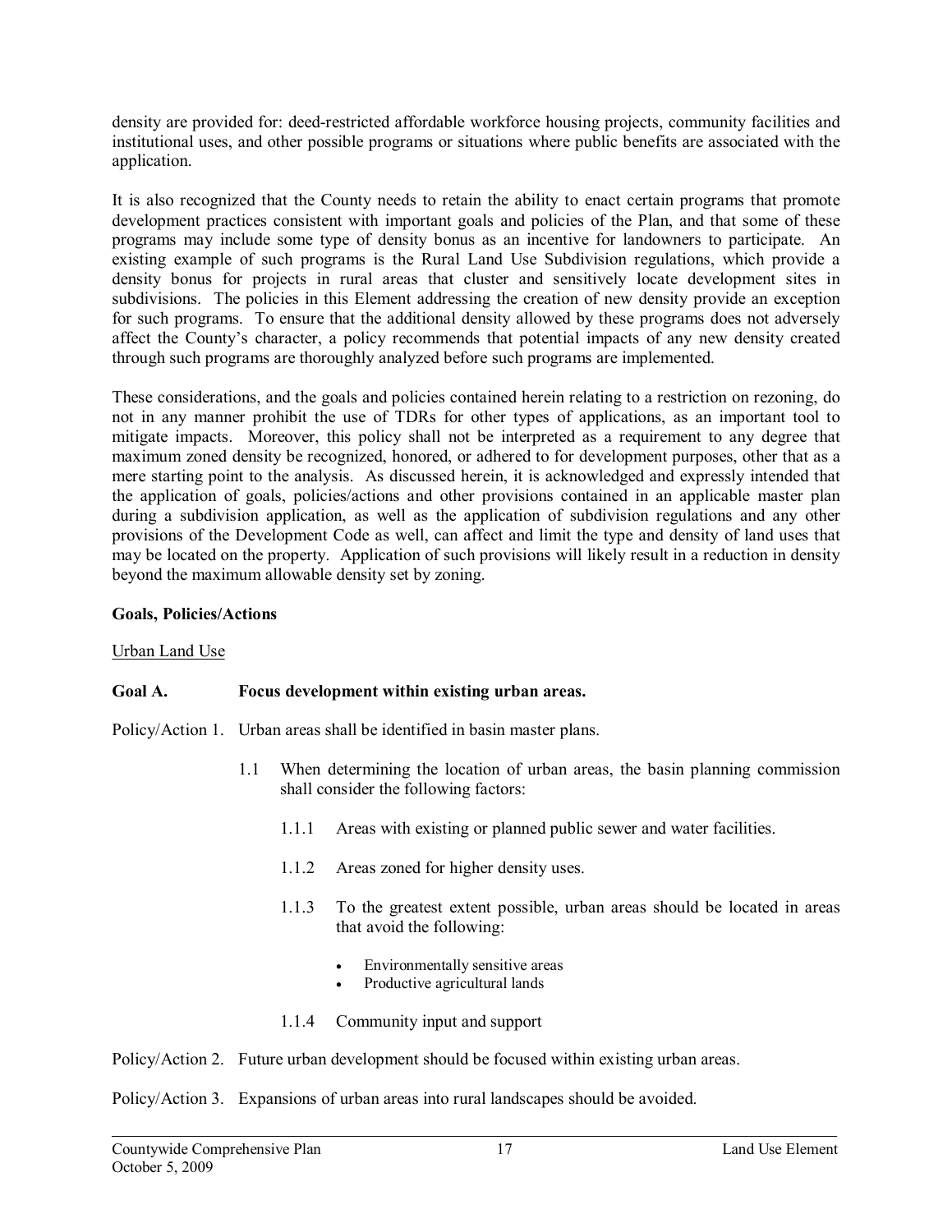- Policy/Action 4. Urban areas should have densities high enough to support the provision of urban services and facilities in a cost-efficient manner and to promote a pedestrian-friendly environment.
- Policy/Action 5. Encourage infill, redevelopment and adaptive reuse in urban areas.
	- 5.1 Develop appropriate incentives (e.g., density increases, variances from certain development standards) that encourage infill and redevelopment.
- Policy/Action 6. Lead an initiative to develop intergovernmental agreements with the towns, identifying appropriate areas for future urban development and annexation.
- Policy/Action 7. A mix of commercial and residential uses should be promoted in new urban development to facilitate pedestrian movement and access to services.
	- 7.1 Commercial uses in mixed use developments should be focused on providing for the service or employment needs of residents.
- Policy/Action 8. Public spaces, open space, and environmentally sensitive areas should be maintained within urban areas to provide connection to the outdoor environment.
- Policy/Action 9. Encourage mixed residential densities to create a diversity of housing types and sizes.
- Rural Land Use

## **Goal B. Future land use decisions in rural areas should be consistent and harmonious with the rural character of the land.**

- Policy/Action 1. Rural areas shall be identified in basin master plans.
	- 1.1 When determining the location of rural areas, the basin planning commission shall consider the following factors:
		- Areas not provided with public sewer and water facilities
		- Existing zoning and associated densities
		- · Areas with agricultural lands, visually important lands, and environmentally sensitive areas
		- · Backcountry areas
- Policy/Action 2. Urban services (e.g., public sewer and water) should generally not be extended into rural areas.
	- 2.1 In some circumstances, extension of certain urban services may be appropriate in rural areas (i.e. provision of public sewer in areas where septic systems could cause environmental degradation).
- Policy/Action 3. Rural areas should have low residential densities that serve to minimize conflicts with traditional uses (e.g., ranching, recreation, resource extraction) and maintain compatibility with existing uses.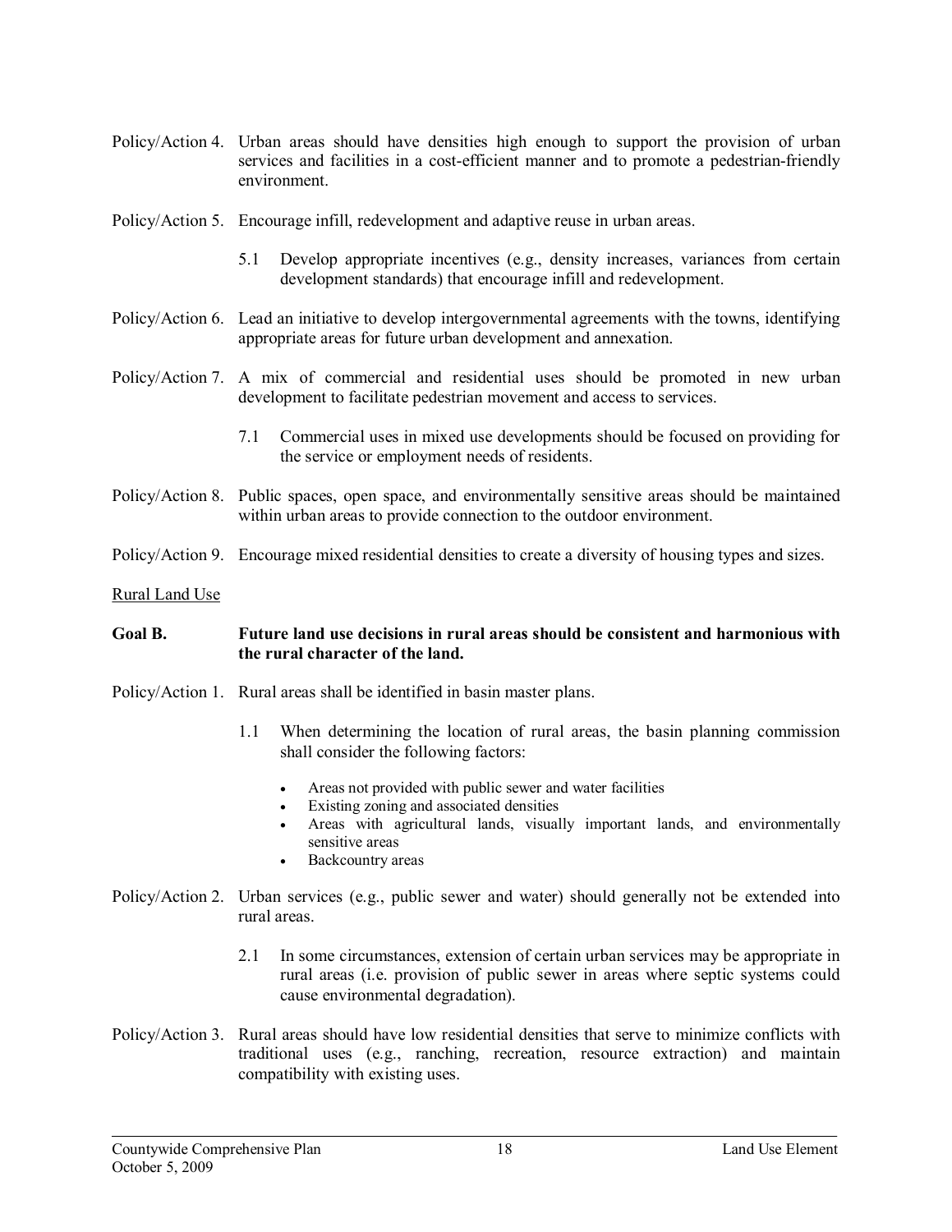| Policy/Action 4. Encourage the clustering of housing in rural areas to maintain the areas' character and<br>to protect sensitive lands (e.g., environmentally sensitive areas).  |
|----------------------------------------------------------------------------------------------------------------------------------------------------------------------------------|
| Policy/Action 5. Land uses in rural areas should be low-density residential development, resource-<br>related uses (e.g., agriculture, lumbering), and recreation-oriented uses. |
| Policy/Action 6. Recognize the need for mineral extractive uses in the County to continue to supply<br>needed materials for local construction and road building.                |
| Policy/Action 7. Preserve the undeveloped character of rural backcountry areas.                                                                                                  |

# General Land Use

## **Goal C. Maintain the current level of density in Summit County.**

- Policy/Action 1. Rezonings, PUDs, or PUD modifications that would result in higher residential densities or increased intensity of uses (e.g., increased vehicle trips, increased square footage) compared to that allowed by existing zoning is not allowed in the County, except as allowed by the Development Code and when one of the following is proposed:
	- 1.1 Transferable Development Rights (TDRs) are used to move density to the site proposed for rezoning.
	- 1.2 The higher density is allocated to deedrestricted affordable workforce housing units.
	- 1.3 Development applications or portions of applications where proposed land uses are restricted to community facilities and institutional uses.
	- 1.4 Other programs developed under and in conformance with Policy/Action 2 below.
- Policy/Action 2. When in the interest of implementing other important goals and policies of this Plan, the County may adopt regulations, programs, or master plan policies that provide some type of density bonus as an incentive for participation in the program.
	- 2.1 When such density bonus programs are proposed, the potential impacts of additional density created should be disclosed and evaluated as part of the review process (e.g., Development Code amendment) adopting the new program.
- Policy/Action 3. Work with the towns to maintain the current levels of densities within incorporated areas of the County, with particular emphasis on establishing such requirements for all annexations.

## **Goal D. Guide the appropriate development of land through the County's master plans and development regulations.**

Policy/Action 1. Basin plans shall provide specific guidance for the development and use of land.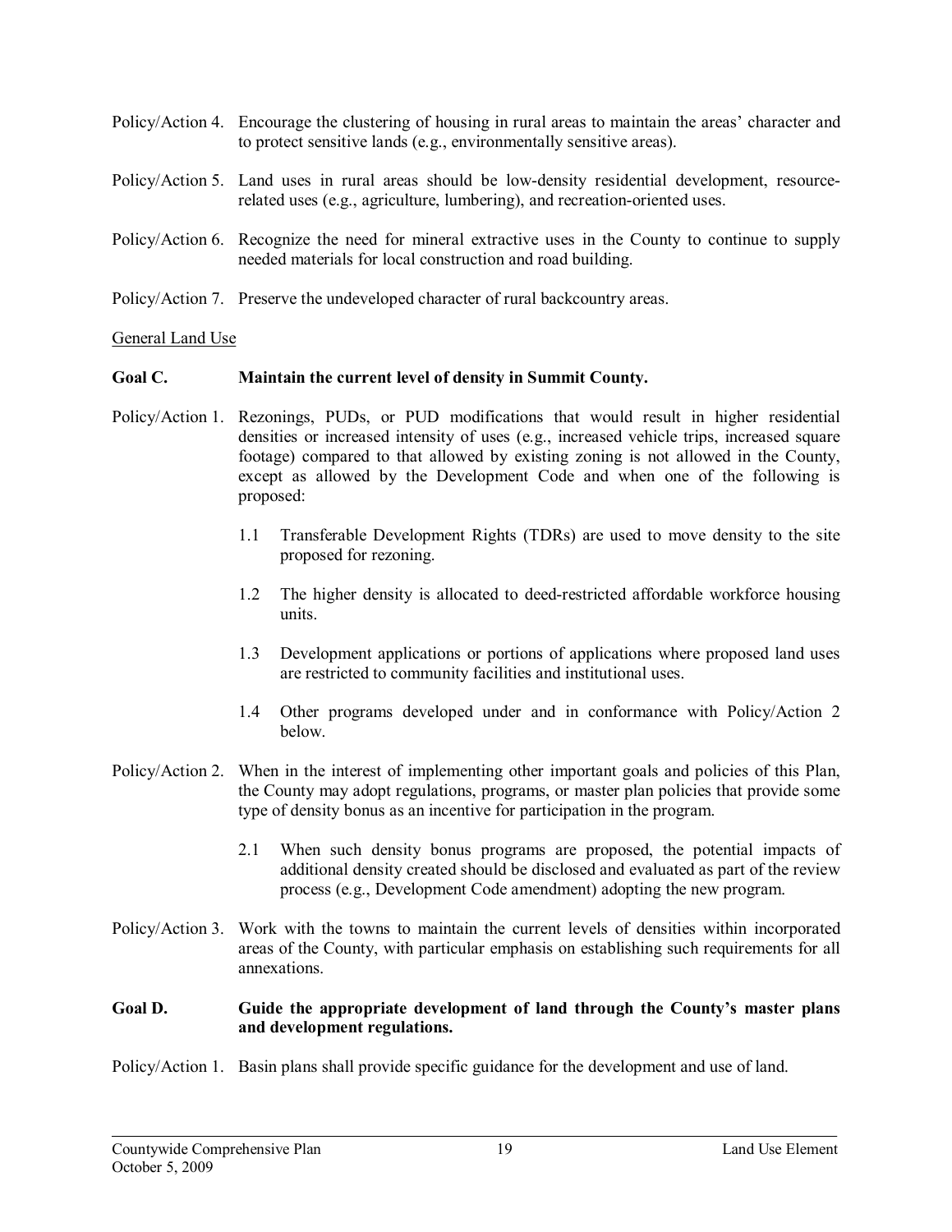- 1.1 Each basin plan shall contain a future land use map, indicating appropriate land uses within the different locations in the basin.
- 1.2 Designate, at a minimum, types of appropriate land uses and general intensities of use in basin plans.
	- 1.2.1 When designating appropriate land uses, ensure that a balanced range of land uses is represented to meet the divergent needs of the community.
- Policy/Action 2. Initiate rezonings of lands where existing zoning is significantly inconsistent with master plans.
- Policy/Action 3. Rezonings and subdivisions should, to the extent practicable, be designed to avoid the following:
	- Environmentally sensitive areas
	- · Agricultural lands
	- Visually prominent landscapes
	- 3.1 To the extent practicable, retain healthy trees and forested areas while providing protection of the resources listed above and while allowing for forest management practices necessary for forest health and wildfire prevention.
- Policy/Action 5. Emphasize separation between existing communities through uses of buffers and open space, to maintain an individual identity for each community.
	- 6.1 Restrict Rural Land Use Subdivision bonus densities to deedrestricted affordable housing units only in the Upper Blue Basin.
- Policy/Action 7. Amend the Development Code to modify the uses permitted in the A-1 zone district to ensure that the uses are appropriate and compatible with rural agricultural lands, and to ensure that adequate conditions are imposed where needed to address impacts of uses. As part of this amendment, an evaluation should occur to determine uses appropriate to be allowed outright, uses that should be allowed only through conditional use permits, and uses that are inappropriate for the A-1 zoning district. Examples of uses that should be re-evaluated include: certain commercial lumbering activities, elementary and middle schools, motor vehicle storage yards, athletic facilities, fish farms and hatcheries, and small scale hydro facilities.
- Policy/Action 8. Establish new rural zoning district classifications to apply to lands currently zoned A-1 which are not suitable for agricultural purposes.
	- 8.1 The new zoning districts should allow uses and densities consistent with the Rural Area and policies established in basin master plans.
	- 8.2 Initiate a rezoning of A1 zoned lands not used for agricultural purposes to the new rural zoning districts or to other appropriate existing zoning districts.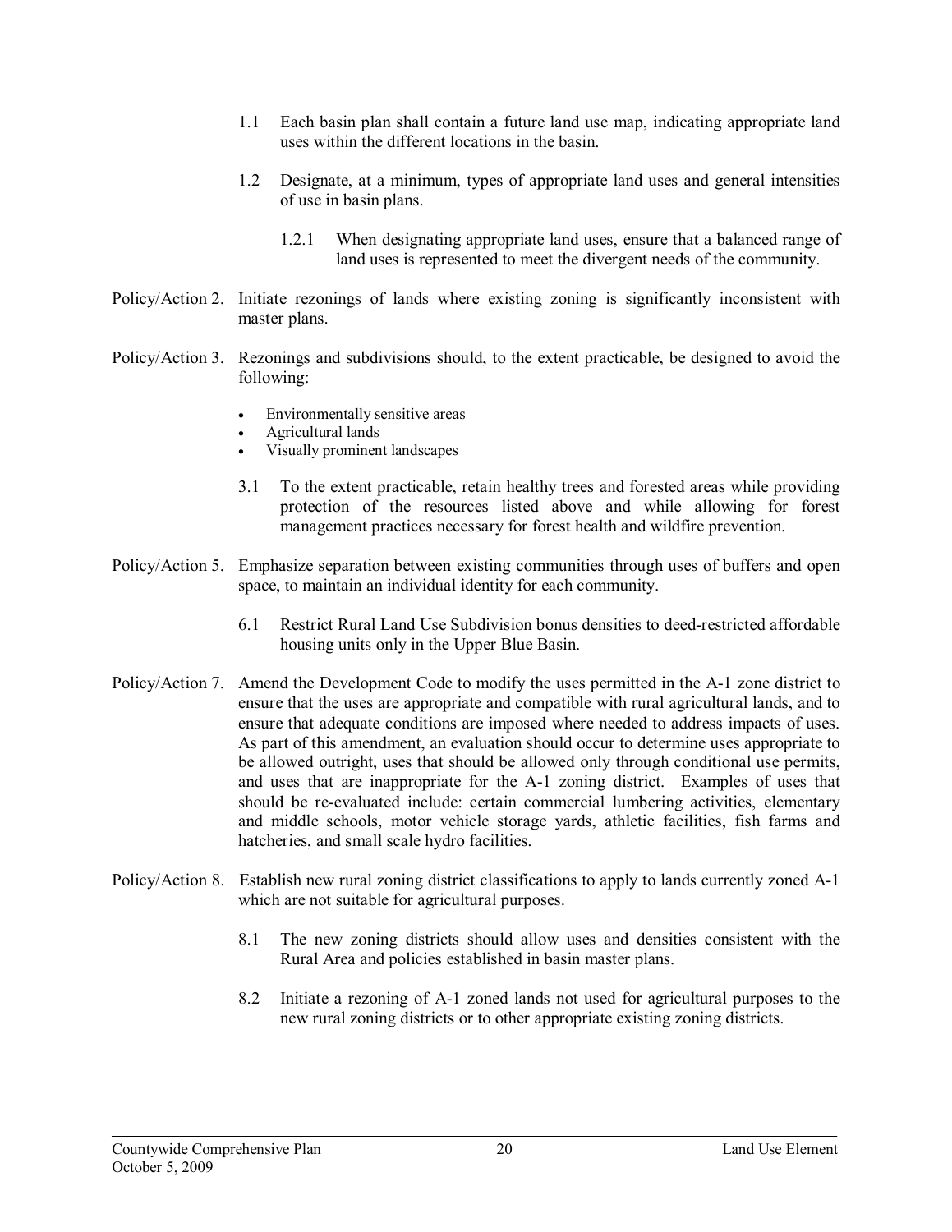Transferable Development Rights (TDRs)

- **Goal E. Encourage the use of TDRs as a means of protecting sensitive lands, directing growth to areas appropriate for accommodating growth or to mitigate other issues that may arise in development review applications.**
- Policy/Action 1. Support the continued growth and coordinated approach to the utilization of TDRs in the future. As such, monitor and modify respective basin TDR program regulations as necessary.
- Policy/Action 2. Encourage the continued use of TDRs as a tool that can be utilized as an effective means to offset or mitigate impacts in a variety of land use processes or for various purposes if the circumstances of a particular application warrant (e.g., subdivision, conditional use permits, etc.).

## Joint Planning

#### **Goal F. Coordinate land use issues so that planning between different jurisdictions and agencies is consistent.**

- Policy/Action 1. Enter into intergovernmental agreements with the towns regarding coordination of land use planning.
- Policy/Action 2. Wherever possible, attempt to develop jointly adopted comprehensive plans with the towns to further the goal of coordinating land use issues.
- Policy/Action 3. Maintain consistency between town three-mile plans and basin master plans.
- Policy/Action 4. Work with each of the towns to identify areas that are appropriate for future urban growth and annexation, as well as those areas that should remain in a rural character and unincorporated.
- Policy/Action 5. Work with the towns to inventory land supply for various land uses needed in the County and develop countywide strategies to adequately accommodate any deficiencies in land use identified.
	- 5.1 Advise the towns and basin planning commissions of any land use needs that should be incorporated into town and basin master plans.
	- 5.2 Incorporate information provided by the State Demographer on relationships between economic growth and growth in various land use sectors.
- Policy/Action 6. Work with adjacent counties to ensure that development patterns are generally consistent across county boundaries and that potential impacts of land use decisions are minimized and mitigated.
- Policy/Action 7. Work with the towns to implement policies managing the impacts of growth and the creation of new density on a countywide basis.
- Policy/Action 8. Cooperatively work with the towns to explore the use of town lands as receiving areas for TDRs.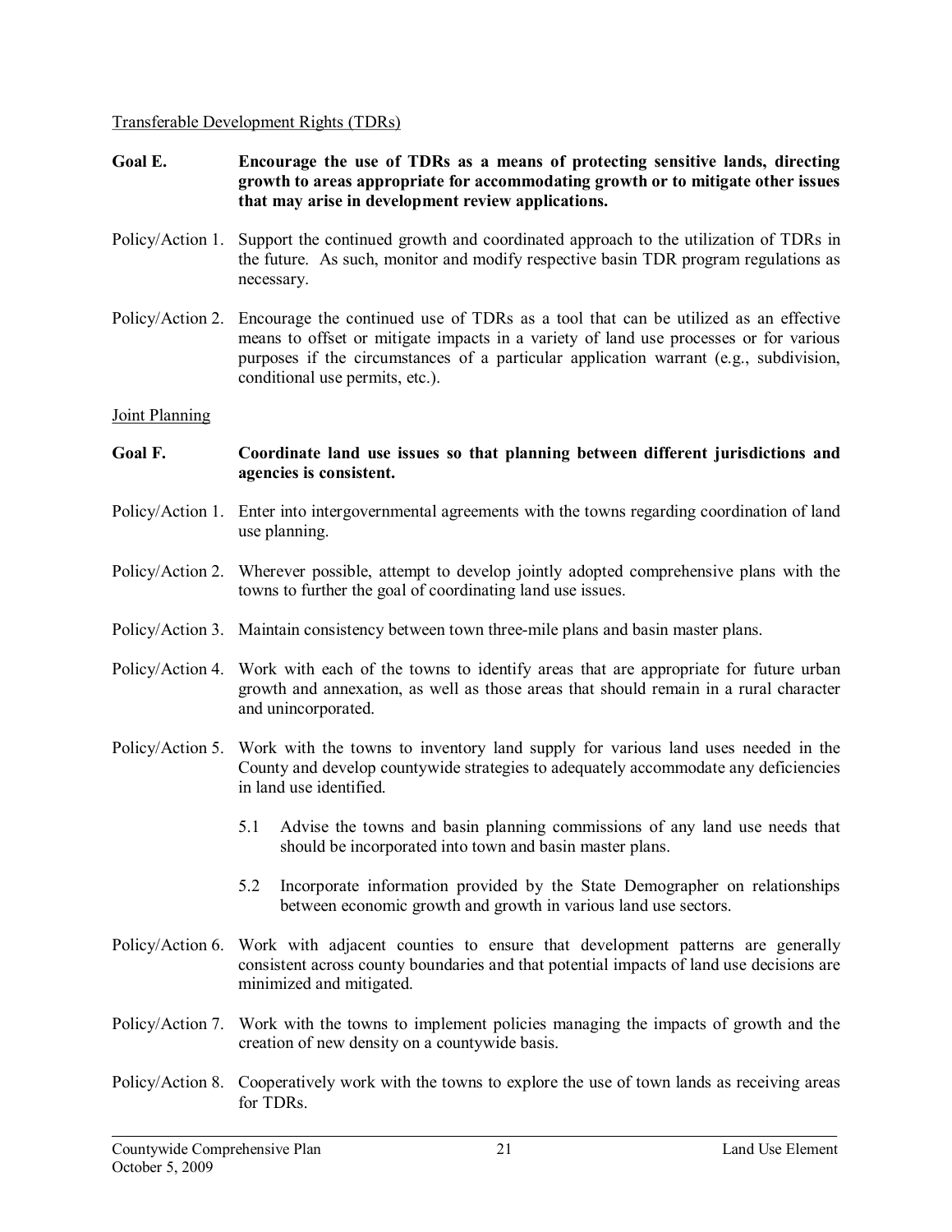- Policy/Action 9. Where appropriate, establish intergovernmental agreements with the towns regarding TDRs.
- Policy/Action 10. Work cooperatively with the U.S. Forest Service and other federal and state agencies to accomplish the following:
	- 10.1 Use basin master plans as a guide for federal and state permitting and planning decisions.
	- 10.2 Ensure that basin planning commissions are consulted, with adequate notice, on all significant use permits and plan decisions on federal and state lands, including land trades and adjustments to the Land Ownership Adjustment Analysis (LOAA) boundary.
	- 10.3 Focus Forest Service land use decisions in areas within and adjacent to designated wilderness areas on preserving the area's wilderness values.

#### **Sustainability Measures**

#### Build-Out

Build-out numbers provide an indication of the level of growth that has occurred in our community over time. Completion of a build-out analysis is a resource-intensive and time-consuming process. As such, it cannot be performed on a constant basis. However, it is expected that with the required five-year update to this plan that the build-out numbers will be updated. Because the rate of build-out could potentially differ between unincorporated areas and areas within municipalities, the data has been separated for future reference. The data below will help identify not only units built, but also will help gauge whether ultimate build-out has changed or been kept steady in different areas.

| Table 2. Residential Build-Out Analysis of Properties in Summit County, Colorado                                                                                                                                                                                                                                                        |       |        |       |       |        |          |  |
|-----------------------------------------------------------------------------------------------------------------------------------------------------------------------------------------------------------------------------------------------------------------------------------------------------------------------------------------|-------|--------|-------|-------|--------|----------|--|
| <b>Comparison Between 2002 and 2009</b><br>2009<br>Year<br>2002<br><b>Realistic</b><br>Year<br>2002 <sup>1</sup><br><b>Residential</b><br>2009<br>$\frac{0}{0}$<br>$\frac{6}{9}$<br><b>Residential</b><br>(Units) $3$<br>Build-Out <sup>2</sup> Built-Out<br>Build-Out <sup>4</sup><br><b>Build-Out</b><br><b>Area/Basin</b><br>(Units) |       |        |       |       |        |          |  |
| Lower Blue Unincorporated                                                                                                                                                                                                                                                                                                               | 3,419 | 4,987  | 68.6% | 3,542 | 4,933  | 71.8%    |  |
| Town of Silverthorne                                                                                                                                                                                                                                                                                                                    | 1,597 | 3,252  | 49.1% | 1,813 | 2,648  | 68.5%    |  |
| <b>Lower Blue Total</b>                                                                                                                                                                                                                                                                                                                 | 5,016 | 8,239  | 60.9% | 5,355 | 7,581  | 70.6%    |  |
| Snake River Unincorporated                                                                                                                                                                                                                                                                                                              | 5,836 | 8,838  | 66.0% | 6,041 | 8,334  | 72.5%    |  |
| Town of Dillon                                                                                                                                                                                                                                                                                                                          | 1,523 | 1,623  | 93.8% | 1,244 | 1,755  | 70.9%    |  |
| Town of Montezuma                                                                                                                                                                                                                                                                                                                       | 37    | 74     | 50.0% | 45    | 81     | 55.6%    |  |
| <b>Snake River Total</b>                                                                                                                                                                                                                                                                                                                | 7,396 | 10,535 | 70.2% | 7,330 | 10,170 | 72.1%    |  |
| Ten Mile Unincorporated                                                                                                                                                                                                                                                                                                                 | 1,769 | 2,613  | 67.7% | 1,921 | 2,527  | 76%      |  |
| Town of Frisco                                                                                                                                                                                                                                                                                                                          | 2,594 | 2,888  | 89.8% | 2,982 | 3,336  | 89.4%    |  |
| <b>Ten Mile Total</b>                                                                                                                                                                                                                                                                                                                   | 4,363 | 5,511  | 79.2% | 4,903 | 5,863  | 83.6%    |  |
| Upper Blue Unincorporated                                                                                                                                                                                                                                                                                                               | 2,978 | 5,385  | 55.3% | 3,428 | 4,885  | 70.2%    |  |
| Town of Breckenridge                                                                                                                                                                                                                                                                                                                    | 6,320 | 8,300  | 76.1% | 660   | 838    | 78.8%    |  |
| Town of Blue River                                                                                                                                                                                                                                                                                                                      | 593   | 841    | 70.5% | 6,455 | 8,321  | $77.5\%$ |  |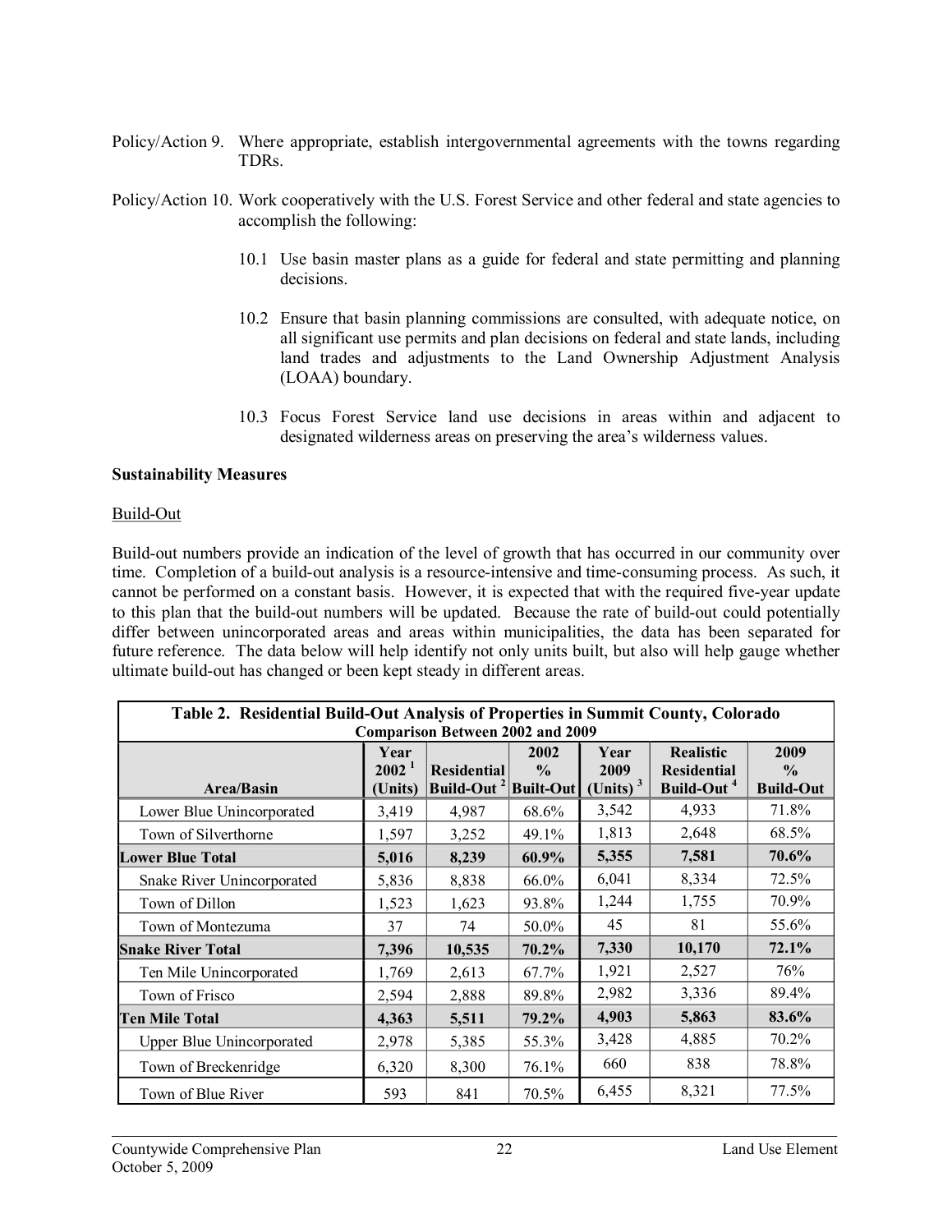| Table 2. Residential Build-Out Analysis of Properties in Summit County, Colorado<br><b>Comparison Between 2002 and 2009</b>                                                                                                                                                                       |        |        |       |        |        |       |
|---------------------------------------------------------------------------------------------------------------------------------------------------------------------------------------------------------------------------------------------------------------------------------------------------|--------|--------|-------|--------|--------|-------|
| 2009<br><b>Realistic</b><br>2002<br>Year<br>Year<br>2002 <sup>1</sup><br><b>Residential</b><br>$\frac{0}{0}$<br>2009<br><b>Residential</b><br>$\frac{0}{0}$<br>(Units) $3$<br>(Units) $\vert$ Build-Out <sup>2</sup> Built-Out<br>Build-Out <sup>4</sup><br><b>Build-Out</b><br><b>Area/Basin</b> |        |        |       |        |        |       |
| <b>Upper Blue Total</b>                                                                                                                                                                                                                                                                           | 9,891  | 14,526 | 64.1% | 10,543 | 14,044 | 75.1% |
|                                                                                                                                                                                                                                                                                                   |        |        |       |        |        |       |
| Unincorporated Areas                                                                                                                                                                                                                                                                              |        |        |       | 14,932 | 20,679 | 72.2% |
| <b>Incorporated Areas</b>                                                                                                                                                                                                                                                                         |        |        |       | 13,199 | 16,979 | 77.7% |
| <b>Countywide Totals</b>                                                                                                                                                                                                                                                                          | 26,666 | 38,811 | 68.7% | 28,131 | 37,658 | 74.7% |

<sup>1</sup> Source: Summit County Planning Department, towns of Breckenridge, Frisco, Silverthorne and Dillon. <sup>2</sup> The build-out conducted in 2002 primarily focused on absolute build-out allowed per the underlying zoning.

 $3 \text{ The build-out conducted in } 2002 \text{ was not as detailed or accurate as the build-out conducted in } 2009.$  Thus, discrepancies in actual units between 2002 and 2009 are a result of a more accurate analysis and utilization of a more thorough methodology.<br><sup>4</sup> Realistic Build-Out represents COs issued as of July 1, 2009.

#### .Population

| <b>Table 3. Summit County Population</b> |                                                     |                         |  |  |  |  |
|------------------------------------------|-----------------------------------------------------|-------------------------|--|--|--|--|
| Year                                     | <b>Population</b>                                   | <b>Percent Increase</b> |  |  |  |  |
| 1970                                     | 2,665                                               |                         |  |  |  |  |
| 1980                                     | 8,848                                               | 232%                    |  |  |  |  |
| 1990                                     | 12,881                                              | 45.6%                   |  |  |  |  |
| 2000                                     | 23,548                                              | 99.5%                   |  |  |  |  |
| 2009                                     | 29,280                                              | 24 3%                   |  |  |  |  |
| $\sim$ $\sim$<br>$- - -$<br>$\sim$       | $\sim$ $\sim$ $\sim$ $\sim$<br>$\sim$ $\sim$ $\sim$ | $\sim$                  |  |  |  |  |

Source: U.S. Census Bureau, State Demographer's Office, and Summit County Planning Department 2009.

#### New Residential Development Activity - Urban vs. Rural Areas

One of the goals of this element is to focus growth within designated urban areas. A good way to gauge success at such a goal is to track the location of development in upcoming years. The following table outlines the locations of new residential units throughout the unincorporated County and documents whether they are located in urban or rural land use master plan designations.

| Table 4. Urban & Rural Development in Unincorporated Summit County |                          |                                |  |  |  |  |
|--------------------------------------------------------------------|--------------------------|--------------------------------|--|--|--|--|
| Year                                                               | Urban Units <sup>2</sup> | <b>Rural Units<sup>2</sup></b> |  |  |  |  |
| 2002                                                               | 224                      | 47                             |  |  |  |  |
| 2003                                                               | 168                      |                                |  |  |  |  |
| 2004                                                               | 182                      |                                |  |  |  |  |
| 2005                                                               | 107                      | 15                             |  |  |  |  |
| 2006                                                               | 124                      | 12.                            |  |  |  |  |
| 2007                                                               | 131                      |                                |  |  |  |  |
| 2008                                                               | 140                      |                                |  |  |  |  |
| $2009^{3}$                                                         | 47                       |                                |  |  |  |  |
| <b>Totals</b>                                                      | 1.123                    | 106                            |  |  |  |  |

 $\frac{1}{1}$  Based on issuance of Certificates of Occupancy (COs) for new residential units in unincorporated portions of Summit County.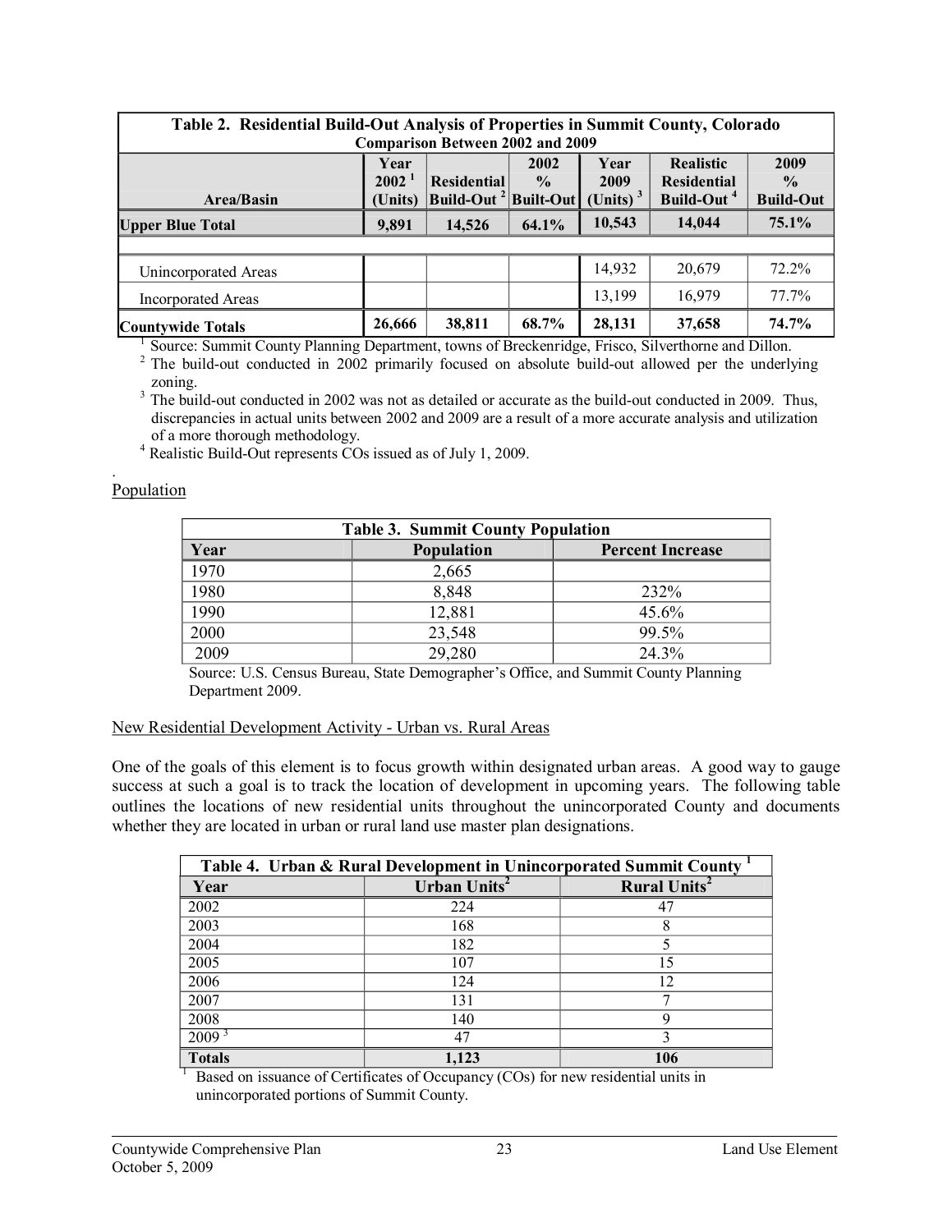<sup>2</sup> Differentiation between urban and rural units is based on basin master plan designations.<br><sup>3</sup> Represents COs issued through July 1, 2009.

# Transferable of Development Rights (TDRs)

The Land Use Element promotes the use of TDRs as a means of protecting valuable or sensitive resources (e.g., backcountry lands) in the County while directing density to more urban areas. The following table outlines TDR transactions that have occurred in the County. The table should be updated, as new TDR transactions occur in order to monitor progress in the use of TDRs by basin.

| Table 5. Summary of Transferable Development Right Transactions & Acreage Protected |                   |                             |                                                                                                            |  |  |
|-------------------------------------------------------------------------------------|-------------------|-----------------------------|------------------------------------------------------------------------------------------------------------|--|--|
| <b>TDR Transaction</b>                                                              | Year              | Acreage<br><b>Protected</b> | <b>Comments</b>                                                                                            |  |  |
| <b>Lower Blue Basin</b>                                                             |                   |                             |                                                                                                            |  |  |
| 1. Kruger/Penfield                                                                  | 2006              | 20                          |                                                                                                            |  |  |
| <b>Totals:</b>                                                                      |                   | 20                          |                                                                                                            |  |  |
| <b>Snake River Basin</b>                                                            |                   |                             |                                                                                                            |  |  |
| 1. Antler's Gulch                                                                   | 1999              | $\theta$                    | Urban to urban transfer in Keystone.                                                                       |  |  |
| 2. North Fork Acquisition                                                           | 2000              | 18.19                       |                                                                                                            |  |  |
| 3. Autumn Brook Acquisition                                                         | 2000              | 19.37                       |                                                                                                            |  |  |
| 4. Blight Placer PUD                                                                | $\overline{2001}$ | 60.39                       | Thirty-three TDRs deposited into TDR Bank.                                                                 |  |  |
| 5. Keystone PUD: Ski Tip Parcel A                                                   | 2002              | 8.0                         | Urban to urban transfer.                                                                                   |  |  |
| 6. River Run Parcel A                                                               | 2002              | $\overline{0}$              | Transfer of commercial density.                                                                            |  |  |
| 7. Ski Tip West Acquisition                                                         | 2004              | 10.32                       |                                                                                                            |  |  |
| 8. Summerwood PUD Acquisition                                                       | 2006              | 15.63                       |                                                                                                            |  |  |
|                                                                                     |                   |                             | All of the above represent "private party<br>transactions".                                                |  |  |
| TDR Regulations for Snake River Basin<br>significantly amended.                     | 2006              |                             | Snake River TDR program amended to be<br>modeled after Ten Mile and Upper Blue TDR<br>program regulations. |  |  |
| Backcountry Zoning ("BC") adopted for<br>Snake River Basin.                         | 2006              |                             | Approximately 275 properties rezoned to BC<br>to complement TDR program.                                   |  |  |
| 9. Transpacific Tourism - TPT                                                       | 2008              | 168.53                      |                                                                                                            |  |  |
| <b>Totals</b>                                                                       |                   | 300.43                      | Total approximate density transferred: 37.3<br>EQs, 22 SFRs, 23 Employee Units.                            |  |  |
| <b>Ten Mile Basin</b>                                                               |                   |                             |                                                                                                            |  |  |
| 1. Copper Mountain Resort PUD                                                       | 2008              | 193.93                      | Created TDR Bank with 6.04 TDRs deposited.                                                                 |  |  |
| <b>Totals</b>                                                                       |                   | 193.93                      |                                                                                                            |  |  |
|                                                                                     |                   |                             |                                                                                                            |  |  |
| <b>Upper Blue Basin</b>                                                             |                   |                             |                                                                                                            |  |  |
| 1. Whatley Ranch PUD                                                                | 1996              | 45.79                       |                                                                                                            |  |  |
| 2. Fuller/Berlin Placer PUD                                                         | 1996              | Unknown                     | TDR transactions enacted that preceded                                                                     |  |  |
| 3. Blocks $12 \& 13$ , Woodmoor to the<br>Lodge @ Breckenridge PUD                  | 1996              | 1.66                        | adopted Upper Blue TDR Program.                                                                            |  |  |
| 4. Alonso/Theobald Annexations $(1 – 3)$                                            | 2004              | 200                         | Properties used to transfer density associated<br>with Alonso/Theobald Annexations.                        |  |  |
| 5. Properties Used to Seed Upper Blue<br><b>TDR Bank</b>                            | $2004 -$<br>2006  | 546.57                      |                                                                                                            |  |  |
| 6. Baldy Ridge Estates                                                              | 2004              | 39.39                       | Private party transaction.                                                                                 |  |  |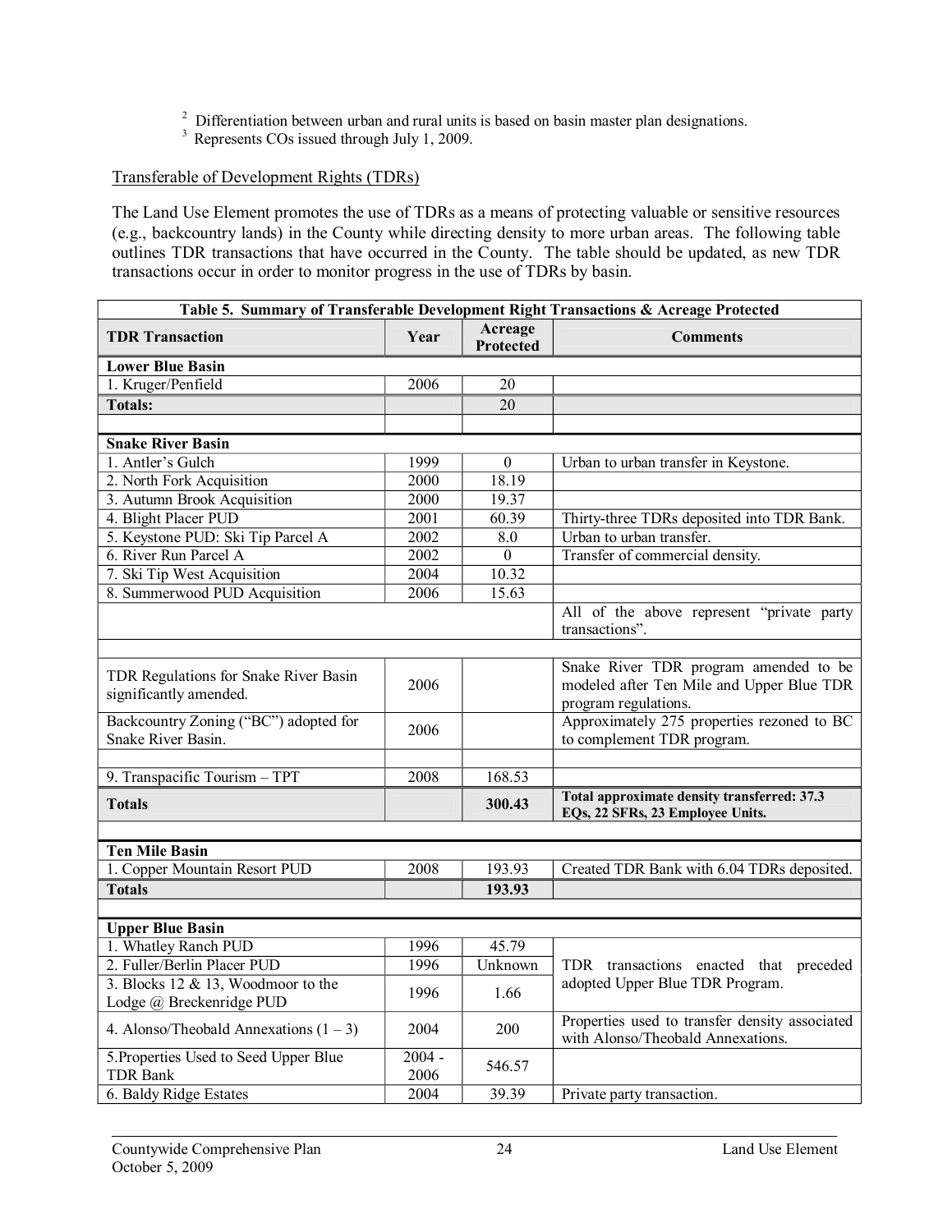| Table 5. Summary of Transferable Development Right Transactions & Acreage Protected |      |                      |                            |  |  |  |
|-------------------------------------------------------------------------------------|------|----------------------|----------------------------|--|--|--|
| <b>TDR Transaction</b>                                                              | Year | Acreage<br>Protected | <b>Comments</b>            |  |  |  |
| 7. Blue River Corkscrew                                                             | 2004 | 153.73               | Private party transaction. |  |  |  |
| <b>Totals</b>                                                                       |      | 987.14               |                            |  |  |  |
|                                                                                     |      |                      |                            |  |  |  |
| <b>Summit County Totals (All Basins)</b>                                            |      | 1.501.5              |                            |  |  |  |

Source: Summit County Planning Department, Long Range Planning, 2009.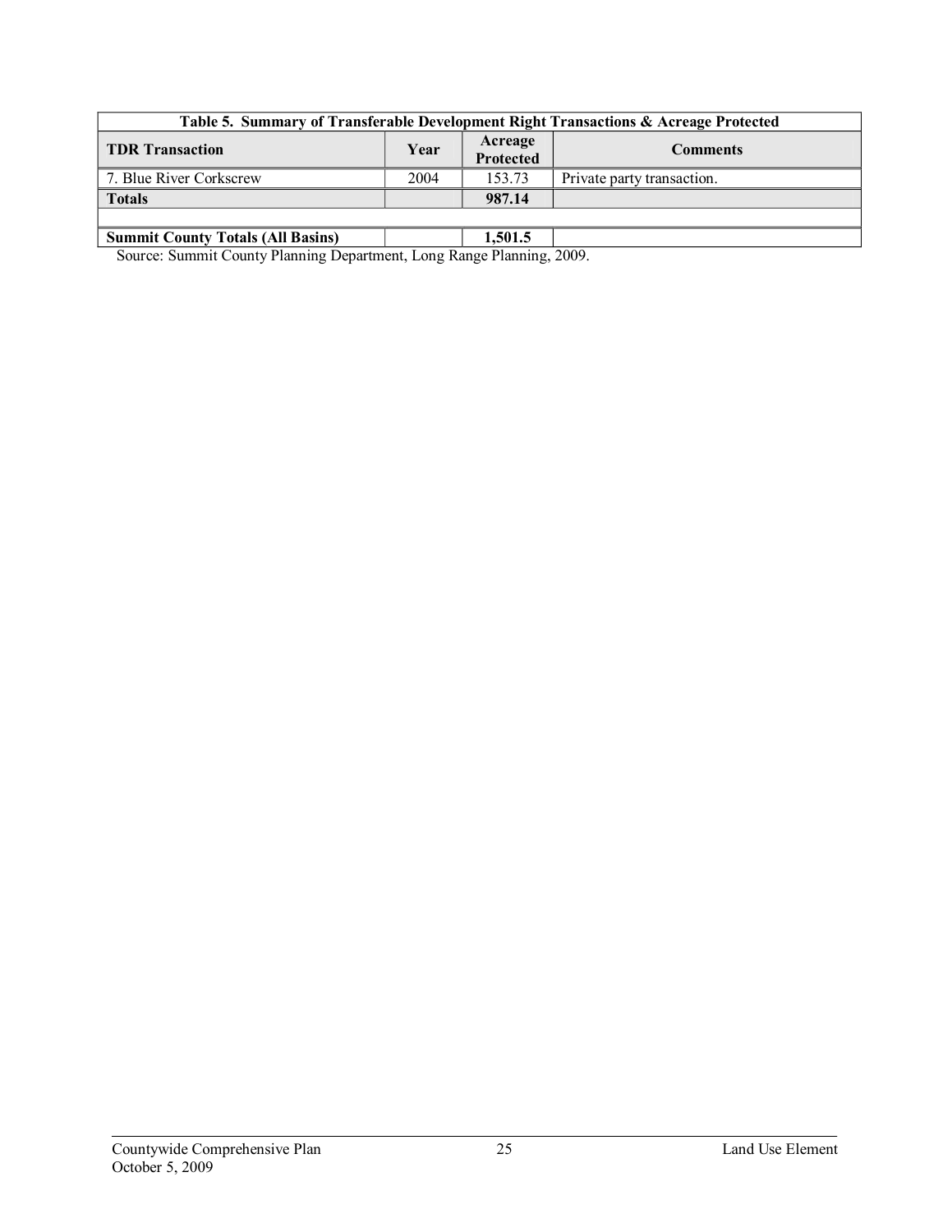# **Implementation Strategies**

Many of the policies and actions identified in this element propose some future work, such as an amendment to the Development Code, in order to see their successful implementation. The table below identifies specific strategies recommended to fully implement the Land Use Element. Priorities are identified to give an indication of the current relative importance of a particular implementation strategy. These priorities are provided as guidelines only.

| Table 7. Land Use Element Implementation Strategies |                                                                                                                                                                                                                                                                                                                                                                                                                                                                                                                                                                                                                                                                                                             |                  |                 |  |  |  |
|-----------------------------------------------------|-------------------------------------------------------------------------------------------------------------------------------------------------------------------------------------------------------------------------------------------------------------------------------------------------------------------------------------------------------------------------------------------------------------------------------------------------------------------------------------------------------------------------------------------------------------------------------------------------------------------------------------------------------------------------------------------------------------|------------------|-----------------|--|--|--|
| Goal,<br><b>Policy/Action</b>                       | <b>Project/Description</b>                                                                                                                                                                                                                                                                                                                                                                                                                                                                                                                                                                                                                                                                                  | <b>Timeframe</b> | <b>Priority</b> |  |  |  |
| $A.6, F.1-F.4$                                      | Undertake efforts to provide for heightened levels of communication with all of the towns regarding<br>land use issues. A goal should be to establish intergovernmental agreements with each of the towns<br>regarding coordination of land use planning, particularly within the unincorporated Three Mile Plan<br>areas of each town. Joint efforts between the County and towns should establish the extent of urban<br>growth boundaries, the location where towns are expected to annex within the next 20 years. Areas<br>that are intended to remain rural should also be identified in this process. Where possible, the towns<br>and County should attempt to develop joint plans for these areas. | $1-2$ years      | High            |  |  |  |
| F.5                                                 | Initiate a coordinated work program between the County and the towns to evaluate the land supply<br>available for different land uses in the County. As part of the analysis, information from the State<br>Demographer should be incorporated regarding relationships between the economy and growth in<br>different land use sectors. The result of the analysis should include recommendations on strategies<br>that can be incorporated by the towns and the County to address any deficiencies in land supply.                                                                                                                                                                                         | 1 year           | High            |  |  |  |
| A.5.1                                               | Establish a work group to review and develop a list of incentives that encourage infill and<br>redevelopment in existing urban areas. Examples of incentives that could be utilized include density<br>bonuses and variances from certain standards (e.g., building setbacks from roads).                                                                                                                                                                                                                                                                                                                                                                                                                   | 6 months         | Medium          |  |  |  |
| D.2                                                 | The County should initiate rezoning applications for parcels of land that have zoning that is<br>significantly inconsistent with land use designations for the land identified in adopted basin master<br>plans. The intent of these efforts will be to increase the consistency between zoning and adopted<br>master plans.                                                                                                                                                                                                                                                                                                                                                                                | Ongoing          | Medium          |  |  |  |
| D.7                                                 | Amend the Development Code to require conditional use permits for certain uses in the A-1 zone<br>district that are currently allowed outright. As part of the amendment, a list of uses currently allowed<br>in the A-1 zone would be reviewed to determine which uses need a conditional use permit to mitigate<br>potential impacts of the use. Examples of uses that should become conditional uses include<br>commercial mining and certain types of commercial timber harvesting. Examples of other uses that<br>should be evaluated include elementary and middle schools, motor vehicles storage yards, athletic<br>facilities, fish farms and hatcheries, and small scale hydro facilities.        | 4-6 months       | Medium          |  |  |  |
| D.8-D.8.2                                           | Prepare an analysis of A-1 zoned parcels and identify parcels that are not (or cannot be) used for<br>agricultural purposes (i.e., the intent of A-1 zoning). Examples of such parcels include small mining<br>claims, large parcels in valley floors of the Upper Blue Basin, and small 20 acre residential properties.                                                                                                                                                                                                                                                                                                                                                                                    | 6 months         | Medium          |  |  |  |